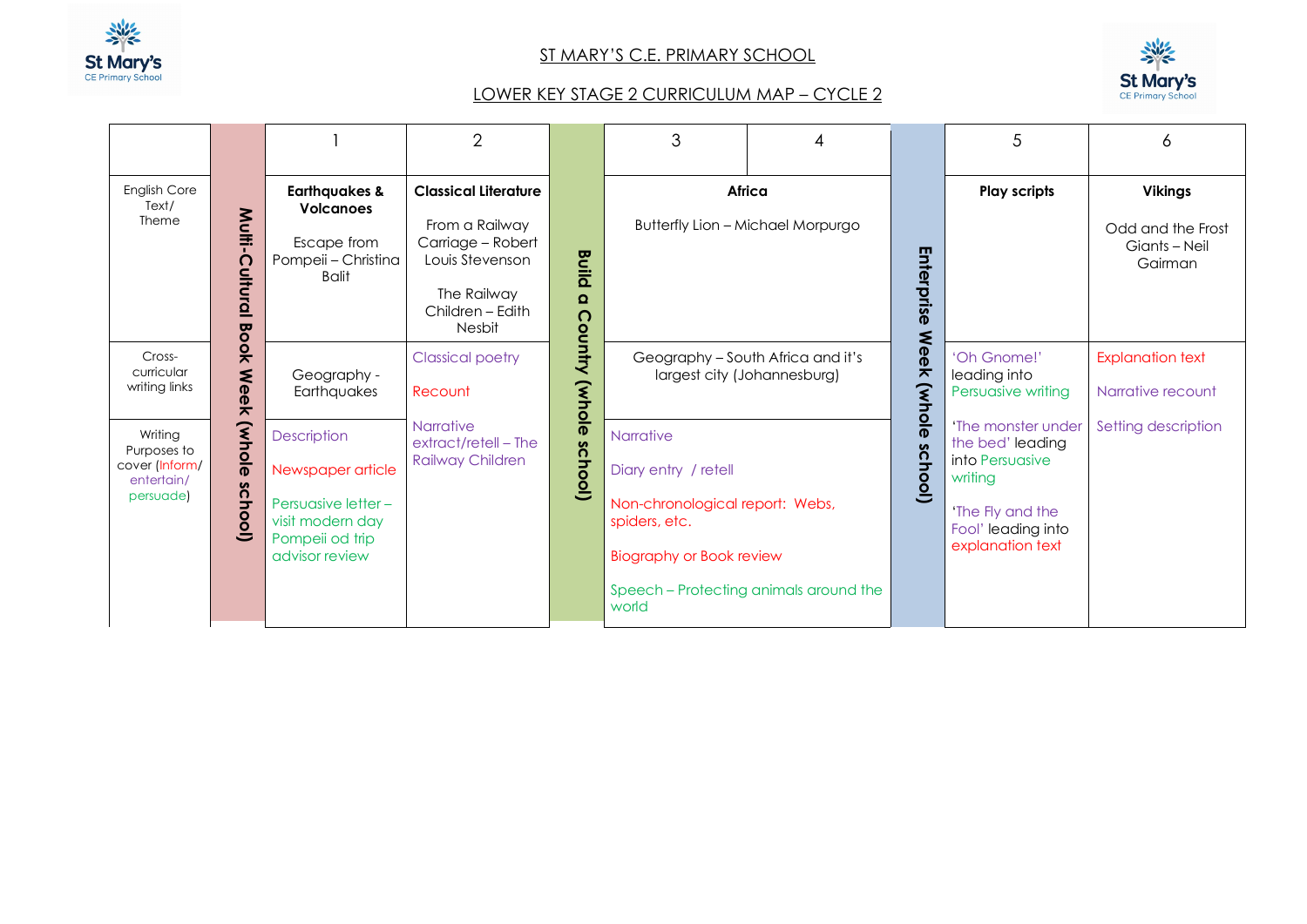| Writing<br>Purposes to<br>cover through<br>foundation<br>units of work<br>(cross-<br>curricular)<br>(Inform/entert<br>$\alpha$ in/<br>persuade)<br>Geography |                                                                                                                                                                                    |                                | Persuasive letter/advert: Living<br>sustainably<br>Information text: Stone Age<br>Science investigation: Physics<br>Instructions: Making a Pneumatic toy<br>Retelling the story of Eve's betrayal<br>How can we live more sustainably? |                                      | Non-chronological report:<br>Earthquakes/volcanoes<br>Information text: Romans/Anglo-Saxons<br>Science investigation: Chemistry<br>Artist Study: Printing<br>Retelling the Easter story<br>Why do some earthquakes cause more<br>damage than others? (Earthquakes &<br>Volcanoes) |                                | Persuasive writing: Protecting bees<br>Information texts: Vikings/Egypt<br>Artist study: Drawing/Sculptures<br><b>Rules for living (PSHE)</b><br>Non-chronological report: Multi-faith<br>Why do so many people in the world live<br>in megacities? (climate change) |                            |
|--------------------------------------------------------------------------------------------------------------------------------------------------------------|------------------------------------------------------------------------------------------------------------------------------------------------------------------------------------|--------------------------------|----------------------------------------------------------------------------------------------------------------------------------------------------------------------------------------------------------------------------------------|--------------------------------------|-----------------------------------------------------------------------------------------------------------------------------------------------------------------------------------------------------------------------------------------------------------------------------------|--------------------------------|----------------------------------------------------------------------------------------------------------------------------------------------------------------------------------------------------------------------------------------------------------------------|----------------------------|
| History                                                                                                                                                      |                                                                                                                                                                                    |                                | Changes in Britain Iron Age to Stone<br>Age.<br>Hunter Gatherers, Forts and Farming                                                                                                                                                    |                                      | Roman Empire<br>Clues from the past-753 BCE - 476 CE<br>Anglo-Saxons and Scots<br>Beliefs and Burials-410 - 927 CE                                                                                                                                                                |                                | <b>Viking and Anglo Saxons</b><br>Kingdoms and Conquests-790 - 1100 CE<br>Egypt<br>Beliefs and Burials- 3030 BCE - 30B CE                                                                                                                                            |                            |
|                                                                                                                                                              | Physics - How can I change my shadow?<br>Science<br>(light)<br>Physics- How can electricity travel?<br>(electricity)<br>Physics- Why do opposites attract? (forces<br>and magnets) |                                | <b>Chemistry-</b> Why does water disappear?<br>(states of matter)<br><b>Physics</b> - What do rocks tell us about how the<br>earth was formed? (rocks)<br>Physics- How do sounds get louder? (short<br>sound re-cap)                   |                                      | Biology- Why is change not always good?<br>(living things and their habitats)<br><b>Biology</b> - Why are bees important to plants?<br>(plants)<br><b>Biology-</b> Why do animals and humans need<br>food? (animals including humans)                                             |                                |                                                                                                                                                                                                                                                                      |                            |
| Art/DT                                                                                                                                                       |                                                                                                                                                                                    |                                | Art: Drawing and<br>Collage<br>(Paper Mosaic-<br>Romans)                                                                                                                                                                               | DT: Pneumatic<br>toys (mechanisms)   | Art: Printing<br>(Relief and impress<br>printing blocks-<br>Anglo Saxons)                                                                                                                                                                                                         | DT: Castles<br>(structures)    | Art: Drawing and<br>Sculpture<br>(Clay-Vikings)                                                                                                                                                                                                                      | DT: Cushions<br>(textiles) |
| Music                                                                                                                                                        | Y3                                                                                                                                                                                 |                                | Glockenspiel Stage 1                                                                                                                                                                                                                   |                                      | <b>Bring Us Together</b>                                                                                                                                                                                                                                                          |                                | Let your spirit fly                                                                                                                                                                                                                                                  | Dragon Song                |
|                                                                                                                                                              | Y <sub>4</sub>                                                                                                                                                                     | Wider Opportunities - Drumming |                                                                                                                                                                                                                                        | Wider<br>Opportunities-<br>Xylophone | <b>Easter Service</b>                                                                                                                                                                                                                                                             | Wider Opportunities - Drumming |                                                                                                                                                                                                                                                                      |                            |